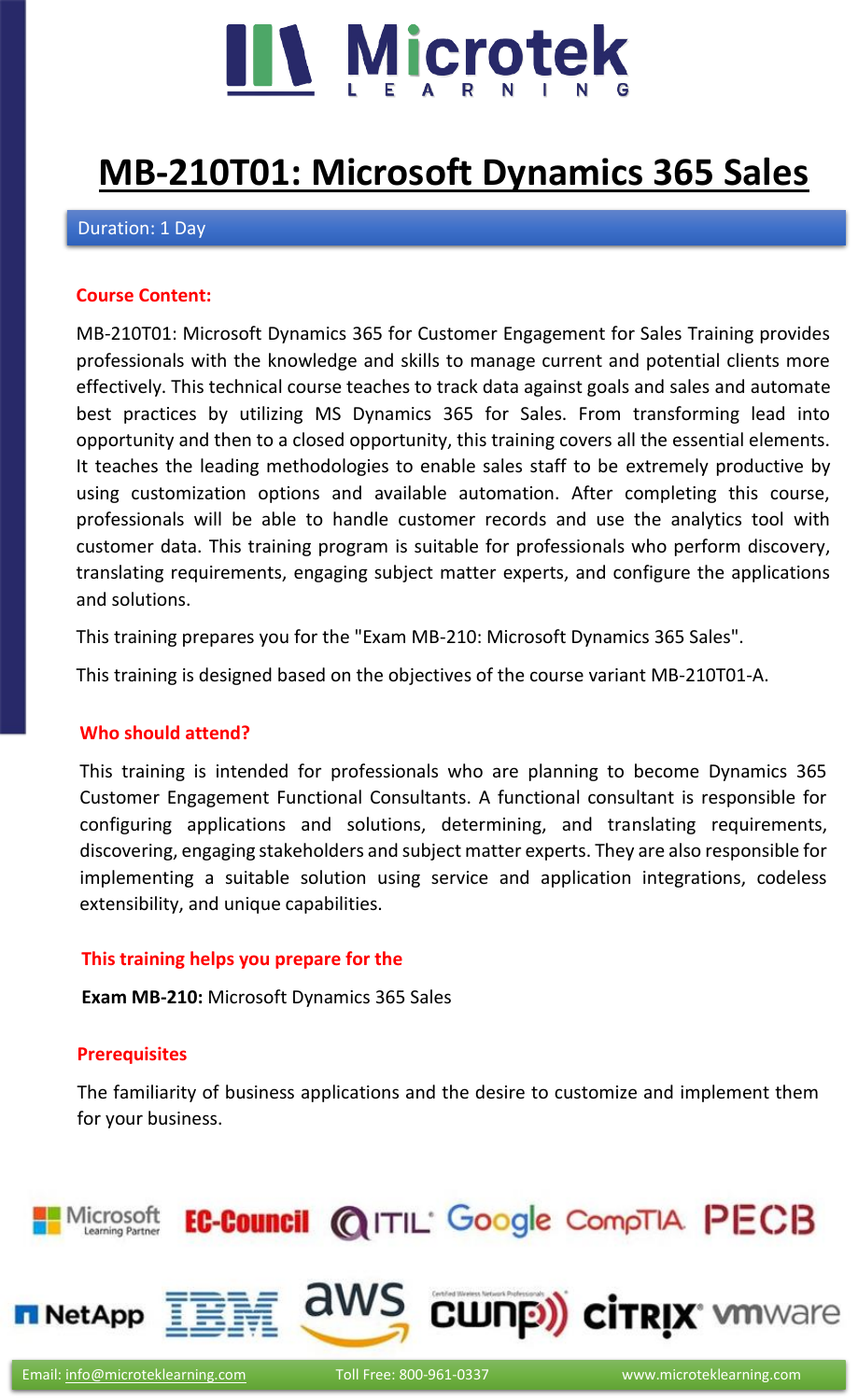# **II Microtek**

# **Course Objectives**

- Installing and configuring the application
- Identifying common sales solutions
- Completing a sales cycle
- Configuring product catalogue
- Managing customer records
- Utilizing analytics tools to analyze customer data

# **Detailed Course Outline:**

# **Module 1: Configure Dynamics 365 Sales**

In this module, we will learn about configuring the sales application to fit an organization's unique requirements.

# **Lessons**

• Configure organization and management settings

**Lab:** Lab 1.1: Validate lab environment

After completing this module, you will be able to:

- Install and configure the sales application.
- Identify common sales scenarios.

# **Module 2: Manage leads and opportunities with Dynamics 365 Sales**

In this module, you will learn how to manage customer data records, use built-in sales tools, and take a lead through the lead lifecycle.

# **Lessons**

- Manage leads with Dynamics 365 Sales
- Manage opportunities with Dynamics 365 Sales

# **Lab:** Lab 2.1: Manage customers

After completing this module, you will be able to:

- Create customer records.
- Use sales tooling.
- Create leads and opportunities.

# EC-Council @ITIL' Google CompTIA PECB Microsoft

aws cunp) cirrix vmware



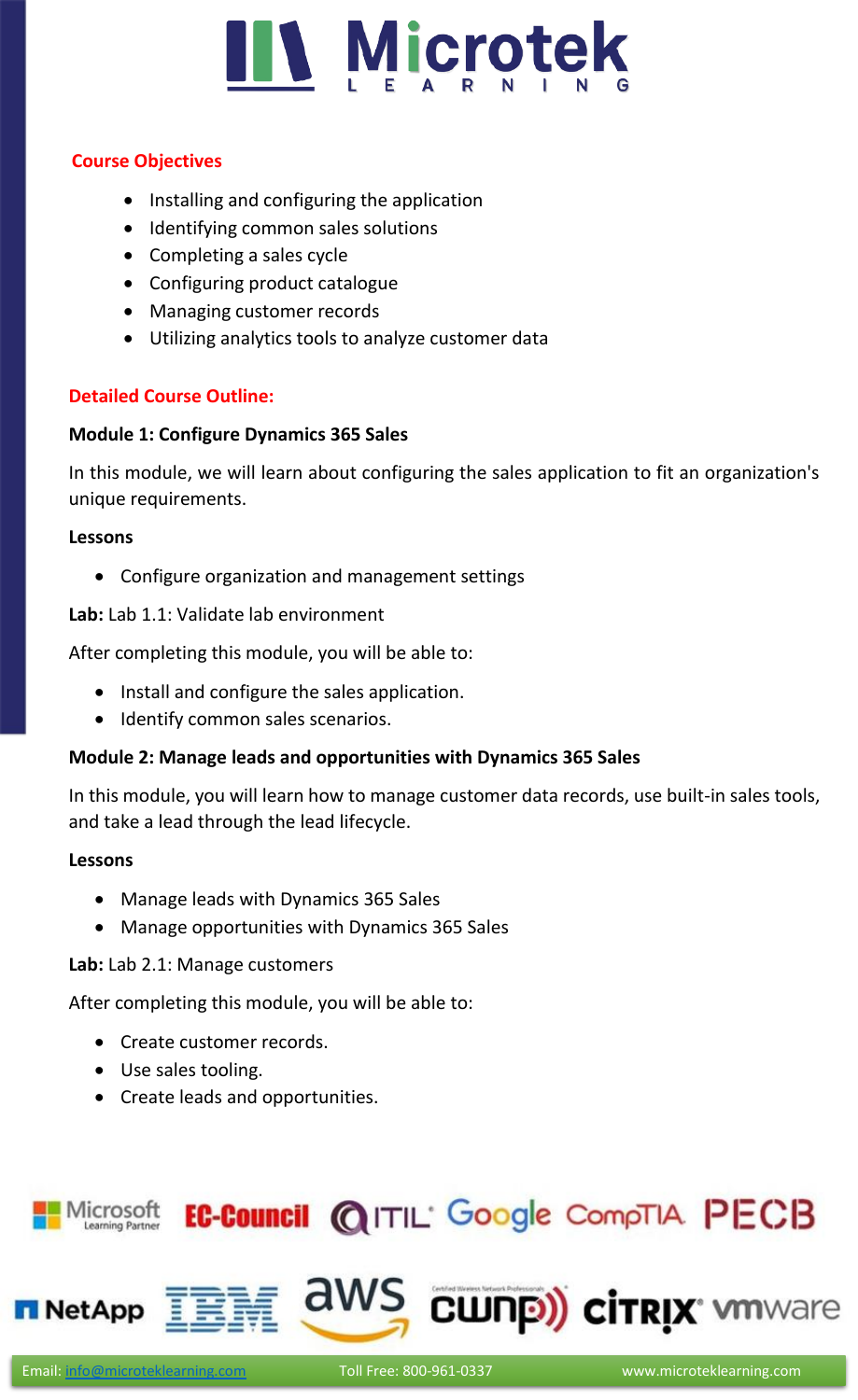

# **Module 3: Manage orders and the product catalog with Dynamics 365 Sales**

In this module, we will learn how to use quotes and orders to further use Dynamics 365 Sales to manage your sales opportunities and turn them into closed deals.

#### **Lessons**

- Manage and organize your product catalog with Dynamics 365 Sales
- Process sales orders with Dynamics 365 Sales

After completing this module, you will be able to:

- Create and use the product catalog.
- Add quotes to opportunities.
- Complete a sale with an order.

# **Module 4: Manage goals with Dynamics 365 Sales**

In this module, we will learn how to manage goals to track the success of your sales organization and gather key metrics about sales performance.

#### **Lessons**

- Define and track individual goals with Dynamics 365 Sales
- Use goal metrics in Dynamics 365 Sales

After completing this module, you will be able to:

- Use rollup columns to define sales metrics.
- Track individual goals for sales and teams.

# **Module 5: Analyze Dynamics 365 Sales data**

In this module, we will review analytical options, describe search tools, and use Power BI to view and analyze sales data.

#### **Lessons**

- Analyze data in Dynamics 365 Sales
- Analyze data with Power BI

After completing this module, you will be able to:

- Analyze sales data using out-of-the-box Dynamics 365 tools
- Configure charts and dashboards to view sales data
- Use Power BI and Power BI template apps to analyze data

# EC-Council @ITIL' Google CompTIA PECB vicrosoft



aws cunp) cirrix when